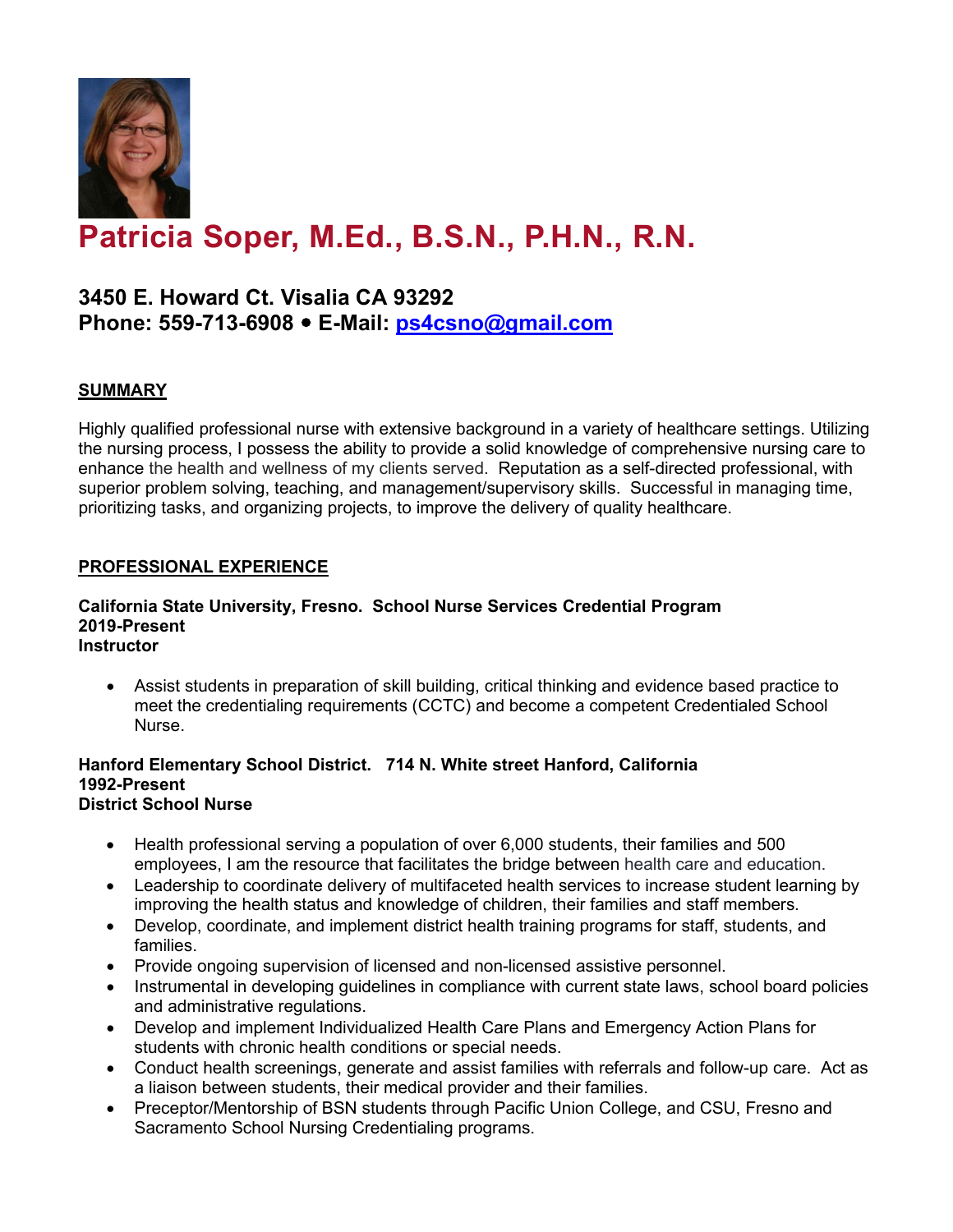- Assigned as the District Healthy Start Coordinator during the planning stage of the grant application. Assisted with gathering data and information to support the grant and starting phase of the Healthy Start Program.
- Served as an integral team member on various planning committees such as, Disaster Planning, Wellness Committee, LEA Committee, Air Quality Planning Committee.
- Cultivated community partnerships to expand resources and services to the district, schools and families.
- Serve on the School Attendance Review Board (SARB) providing and connecting families to supportive resources to facilitate improvement in attendance and truancy.

# **CSNO School Nurse Academy California School Nurse Organization, Sacramento, CA 2016-2018**

### **Facilitator/Instructor**

• The Academy is the result of 2015 CSNO strategic planning in that school nurses needed professional learning support to help navigate them through their initial years as a school nurse: until they could be admitted into a school nurse credentialing program. The Academy consists of 8 modules-3 days in a classroom setting and 5 modules are completed online. The student may apply and purchase university credit of 4 units, or receive 60.5 CEUs. Topics that are covered in the modules are: The role of the school nurse, supervision of licensed and non-licensed staff, immunizations, physicals, legal aspects, growth and development review, special services, \such as OT, PT, APE and coordination of care, medication administration training, vision guidelines and screening, injury prevention, financing school health programs and required school staff training.

# **Tulare-Kings County Office of Education Migrant Program. Visalia, California 1994 -1995**

# **Migrant Nurse (Summer School)**

• Provided health services to students, their families, and employees during two summers of migrant education. My role was to educate and train the staff in dealing with emergency procedures and student safety, as well as training for some specialized procedures provided to students with health conditions. Monitored and supervised all healthcare procedures and prevented any potential hazards with student safety. Organized and participated in Health Fairs with other community services. The service coverage was provided to multiple school districts throughout the county of kings and Tulare.

#### **Kings County Office of Education Summer School at Shelly Baird 1993-1994 Summer School Nurse**

• Provided medically necessary nursing services to children attending the summer session. Student's are severely disabled and need a high level of nursing care. Supervision of licensed LVN's and non-licensed nursing assistants.

#### **Kaweah Delta District Hospital. Visalia, California 1987-1992 Registered Nurse**

• Provided direct care to patients on a busy medical-surgical unit. The majority of the patients were Nephrology (kidney) patients with multi-systems failure such as, diabetes and cardiac conditions. As the case manager in the planning and implementation of care for the patient from admission to discharge, as well as, other services such as physical therapy, occupational therapy and home health; meeting the rehabilitation and discharge needs of the patient. Monitor and supervise the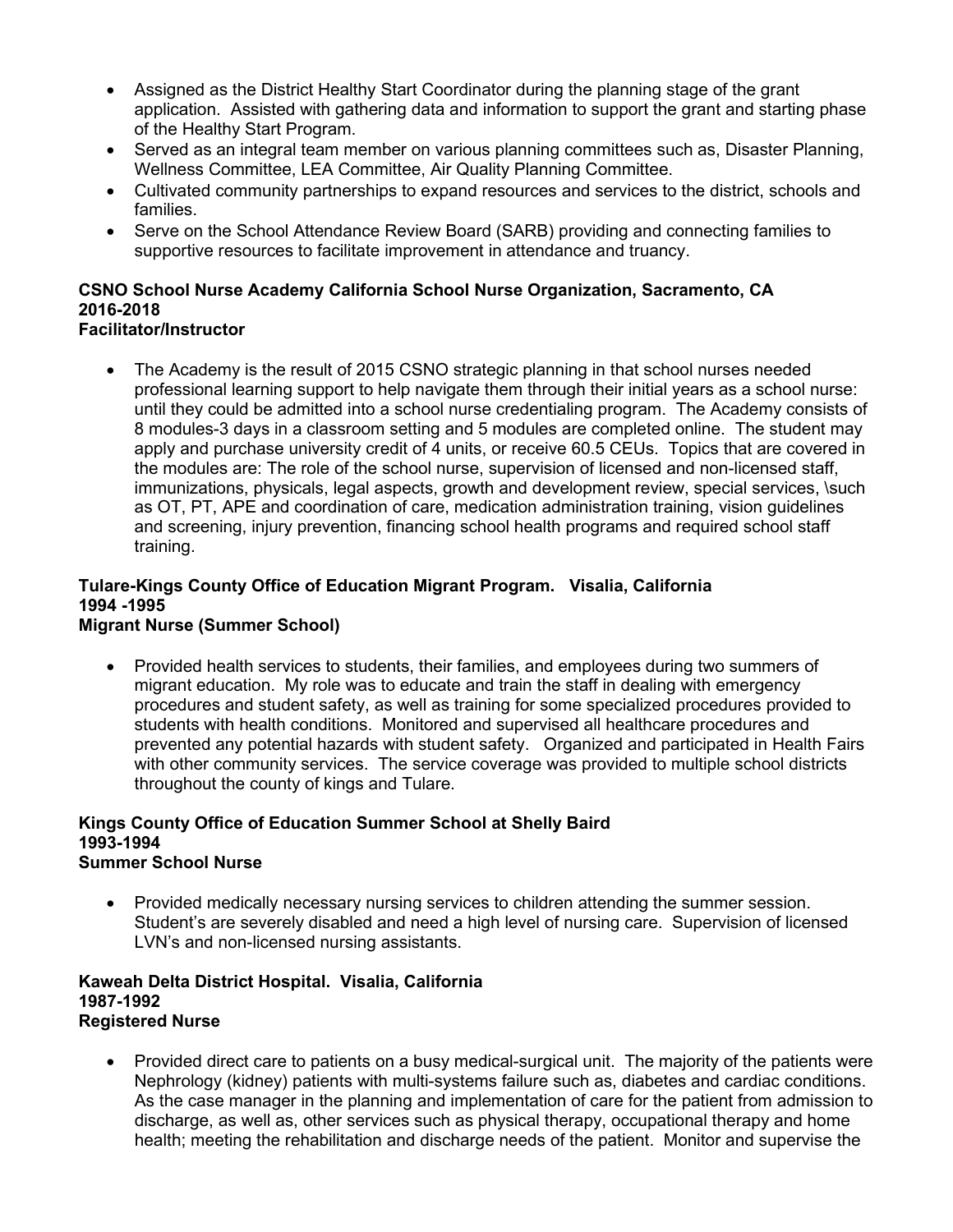patient while receiving hemodialysis. Instruction and assistance with CAPD (continuous ambulatory peritoneal dialysis). Assigned as needed, to the Special Care Unit for patients requiring a higher acuity than the regular unit; but less than the Intensive Care Unit. Mentorship of registered nursing students from the local colleges as well as orientation of newly hired registered nurses. Supervision of licensed vocational nurses as well as, non-licensed personnel.

#### **Queens Medical Center. Punchbowl Street, Honolulu, Hawaii 1981-1984 Psychiatric Tech / Licensed Practical Nurse**

• Part of a team in providing treatments and interventions to patients with a various psychiatric disorders. Assisted patients with activities of daily living, group therapy, and occupational therapies. Provided a controlled environment where patients could interact socially, being able to foresee and control volatile or hazardous situations as needed. Monitoring of patient's vital signs and reporting of change in patient's status/condition to the supervisor. This facility consisted of two units, one being a volunteer day clinic and the other being and inpatient treatment center, where patients were committed through a court order.

# **Crouse-Irving Memorial Hospital. Crouse Avenue, Syracuse, New York 1976-1979**

## **Licensed Practical Nurse**

• Providing nursing care and support to patients with orthopedic/sports injuries and surgical procedures. Assist in setting up traction and other treatments for orthopedic injuries.

### **EDUCATION**

Cambridge College 2007-2008

• Masters in Education with Emphasis in School Nursing

Research focused on students with special needs and health issues affecting the learning environment.

California State University at Fresno. Fresno, California 2007

• Nursing 180T Teaching and Nursing Strategies for Nursing Education

California State University at Fresno. Fresno, California 1992-1995

• Health Services Teaching Credential

My clinical experience included various school settings from pre-school to high school, as well as Shelly Baird School for the severely disabled.

University of the Pacific (Pacific Union College) 1 Angwin Avenue, Angwin, California 1990-1992

- Bachelors of Science and Nursing Degree
- As part of my clinical experience I was able to work closely with the Director of Nursing and shift supervisors at Hanford Community Hospital. I also had an extensive clinical rotation at the Kings County Health Department as a Public Health Nurse.

College of the Sequoias. 915 South Mooney, Visalia, California 93277 1984-1987

• Registered Nursing and Associate of Science degree